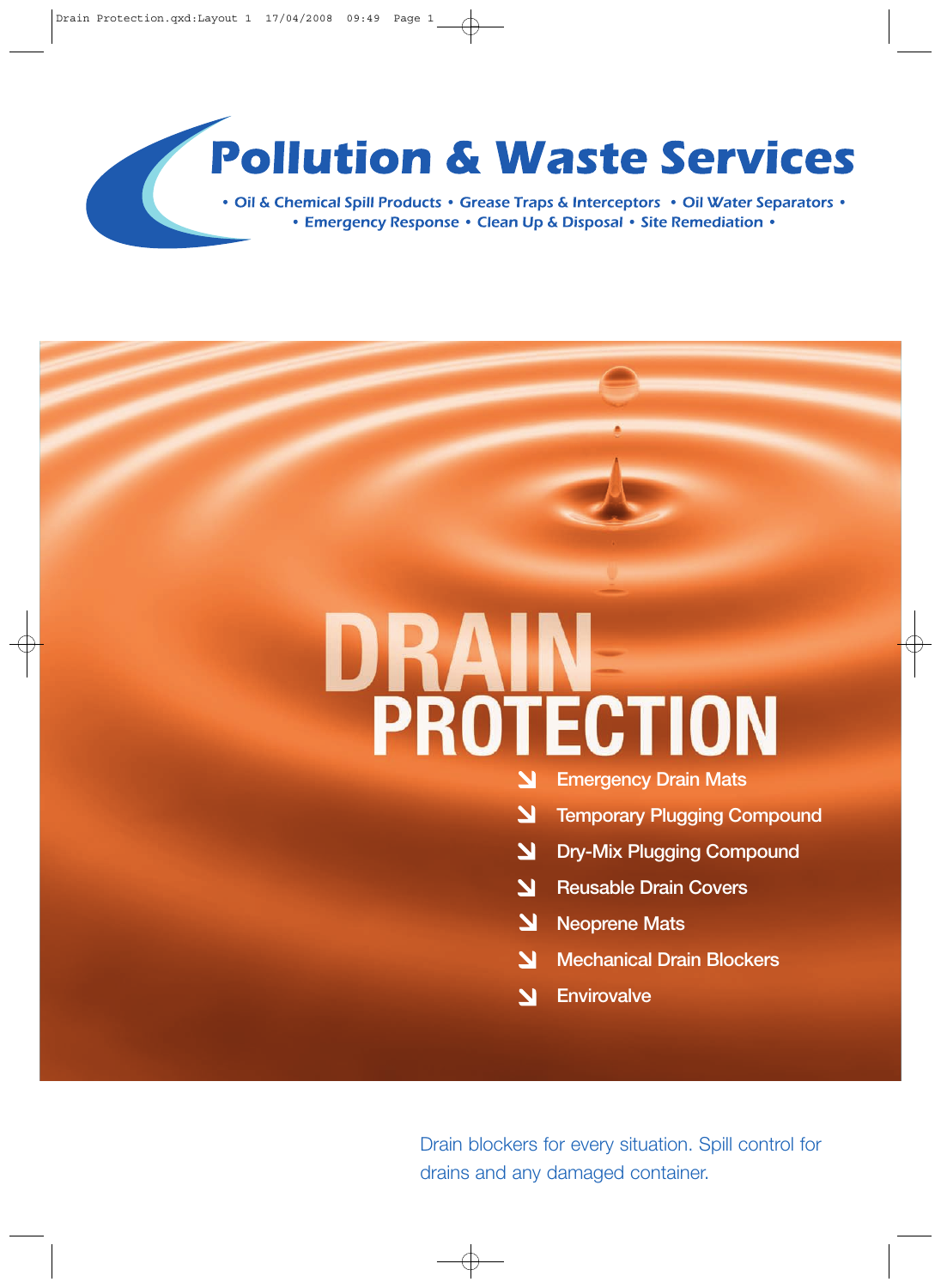#### **DRAIN PROTECTION**

#### **DAMMIT - EMERGENCY DRAIN MATS**



- The most effective low cost drainseal on the market. • The three sizes will fit most drains – if not
- simply use two mats.
- Used by most fire services as first line pollution defence.
- This product gives 100% seal even on rough surfaces.
- Resistant to oil, water and most chemicals.
- Simple to use peel off cover and tread onto drain. Place in areas of high risk in the wall mounted box.
- Also available as a gulley blocker for blocking long gulley drains.
- Remains flexible to -20ºc

#### **UNIQUE ANTI-FREEZE & ANTI-MOULD PROPERTIES**

| Code   | <b>Size</b>         | <b>Quantity</b> |
|--------|---------------------|-----------------|
| 4000/X | 65cm x 45cm         | $\overline{2}$  |
| 4010/X | 45cm x 45cm         | $\overline{2}$  |
| 4020/X | 22.5cm x 20cm       | 12              |
| 4030/X | 65cm x 15cm         | 6               |
| 4780   | 76cm x 56cm x 7.5cm |                 |
|        |                     |                 |

#### **DAMMIT READY MIX - CLAY PLUGGING COMPOUND**



#### Specifically developed for the emergency sealing of leaks from holes, tears and ruptures.

- Stops most spills at source.
- Can be used on any non-flexible surface. • Product is ready for immediate application, just push dammit onto the source of the leak.
- Withstands pressure of up to .25 bar.
- Stays in place for up to 24 hours.

#### **UNIQUE ANTI-FREEZE & ANTI-MOULD PROPERTIES**

| <b>Product</b>         | Code   | <b>Weight</b>     | Quantity |
|------------------------|--------|-------------------|----------|
| Dammit X POT           | 4037/X | 500q              | 18       |
| Dammit X POT           | 4040/X | 800g              | 12       |
| Dammit X POT           | 4041/X | 1kg               | 12       |
| Dammit X POT           | 4050/X | 1.8 <sub>kq</sub> | 6        |
| Dammit X SLAB          | 4045/X | 1kg               | 12       |
| Dammit Applicator Pack | 4047/X | 400g              | 6        |

#### **CLAY - PREMIX**

N

| <b>DAM</b>       | with water. | Dry version of Dammit Clay Plugging<br>Compound. Simply mix the required amount |                |
|------------------|-------------|---------------------------------------------------------------------------------|----------------|
| <b>Product</b>   | Code        | Weight                                                                          | Quantity       |
| Clay pre-mix POT | 4060        | 800g                                                                            | 12             |
| Clay pre-mix POT | 4070        | 1.8kg                                                                           | 6              |
| Clay pre-mix POT | 4075/4      | 5kg                                                                             | $\overline{4}$ |
| Clay pre-mix POT | 4080        | 10kg                                                                            | 1              |
| Clay pre-mix POT | 4085        | 22kg                                                                            | $\overline{1}$ |

#### **PREVENTING DRAINAGE POLLUTION**

Under the Water Industy Act 1991 it is an offence to release any material to foul drains without specific formal consent from the relevant sewage undertaker

**Preventing pollution on industrial sites: PPG11 Section 5 - Surface water drainage** A cut-off valve on the drainage system provides improved security if used to isolate designated risk areas.

#### **STOPPIT MATS - REUSABLE DRAIN COVERS**



#### • Fast and effective polyurethane drain covers made in two layers.

- A tough durable top layer and a flexible soft bottom layer to mould and stick to the
- contours of the drain.
	- Resists water, oil and most chemicals.
	- Choose the size that will extend well over the edge of the drain.

| <b>Product</b> | Code     | <b>Size</b>   | Quantity |
|----------------|----------|---------------|----------|
| Stoppit mat    | 4610/60  | 60cm x 60cm   |          |
| Stoppit mat    | 4610/90  | 90cm x 90cm   |          |
| Stoppit mat    | 4610/120 | 120cm x 120cm |          |

#### **HIGH DENSITY NEOPRENE MATS**

- Lightweight easy to use mats.
- Best for small spills.



- Easy to use with good chemical resistance.
- Three sizes cover most drains choose the size that will extend over the edge of the drain.

| <b>Product</b> | Code     | <b>Size</b>   | <b>Quantity</b> |
|----------------|----------|---------------|-----------------|
| Neoprene mat   | 4500/1.0 | 100cm x 100cm |                 |
| Neoprene mat   | 4500/1.2 | 120cm x 120cm |                 |
| Neoprene mat   | 4500/1.4 | 140cm x 140cm |                 |

#### **DRAINSEAL - MECHANICAL DRAIN BLOCKER**



| Drainseal wall bracket | 0780 | N/A |  |
|------------------------|------|-----|--|
|                        |      |     |  |

#### **DRAIN TRACING & MARKING KIT**



- Contains:
- Blue, green and red drain tracing dye
- 250ml bottle of degreaser
- Pads for cleaning grids and covers
- Arrow stencil board
- Blue and red drain marking paint

| <b>Product</b>              | Code | <b>Size</b> | Quantity |
|-----------------------------|------|-------------|----------|
| Drain tracing & marking kit | 0770 | N/A         |          |

- **Above ground oil storage tanks: PPG2 Section 7 Dealing with spillages** "If a spill should occur, immediate action should be taken to contain the oil (or chemical) to prevent it entering any drains or watercourses'
	- **Managing firewater and major spillages: PPG 18 Section 5 Emergency materials & Equipment** Drain seals should be kept in a readily accessible location close to where they would be used.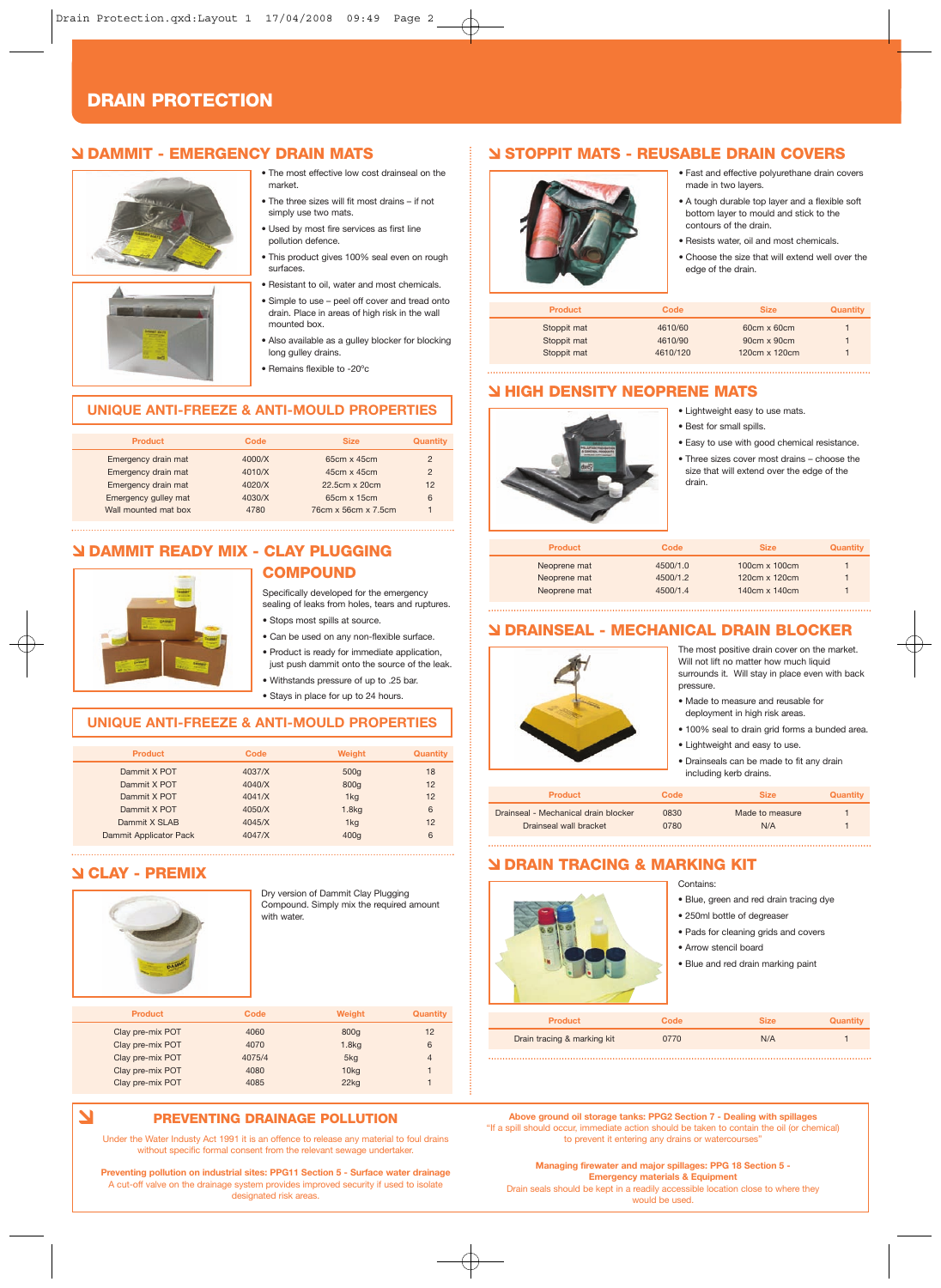# **ENVIROVALVE**

#### **4 GOOD REASONS TO USE ENVIROVALVE**



"The Darcy Envirovalve system is an absolute must for companies or individuals where potential to pollute controlled waters is apparent." John Gray, HSE Coordinator, Arla Foods Ltd

#### **CONTROL FROM ANY DISTANCE**



#### **PORTABLE ENVIROVALVE WITH LANCE**

BLOCK PIPES AND DRAINS FROM 100MM - 375MM (4" - 15"). LANCE ENABLES BLOCKING IN DEEP MANHOLES WITHOUT CONFINED SPACE EQUIPMENT. DEVELOPED FOR AND WITH THE EMERGENCY SERVICES AND THE ENVIRONMENT AGENCY.

#### **ADVANTAGES**

- One bladder fits all pipes from 100mm 375mm (4"-15") no need to carry a range of bladders.
- Bladders cannot be over inflated, when the bladder is at the correct pressure you will be unable to pump.
- No pressure gauges no risk of bursting the bladder.
- High volume pump for fast inflations.
- Retaining rope to recover and reuse bladder.
- Easy to assemble lance and bladder grip for quick deployment.
- Broad range of chemical compatibility.
- Quick release couplings.

#### **SIMPLE TO USE (AS SHOWN BELOW)**

- **STEP 1:** Using the lance and holder, insert the bladder into the pipe.
- **STEP 2:** Pump up the bladder until it is not possible to pump further **STEP 3:** Remove the lance, release the pump and move to next bladder.
- 
- **STEP 4:** Bladder blocking drain.







#### **www.pwsireland.ie ORDER HOTLINE 1890 93 09 33**

#### **1 COST EFFECTIVE VALUE**

- Costs less than traditional mechanical gate and penstock valves
- Simple low-cost installation, minor civil engineering work only
- Power requirement: low-solar; battery; mains
- **2 EASY TO USE**
- Four activation methods
- Manual push button
- Remotely by radio control or mobile phone - Fire alarm systems - prevent firewater run off
- pH, COD, turbidity monitor don't go over your discharge consent

#### **3 MEETS EA GUIDELINES**

- Above ground oil storage tanks: PPG2 Section 7 dealing with spillages: "if a spill should occur, immediate action should be taken to contain the oil (or chemical) to prevent it entering any drains or watercourses"
- Works Regulations 1999: Any person knowingly causing or permitting pollution (or its likelihood) to controlled waters may be required to carry out various works including clean up. This can often lead to remediation costs vastly in excess
- of any fines imposed. reflution of the sites: PPG11 Section 5: Surface Water Drainage. A cut-off
- valve on the drainage system provides improved security if used to isolate designated risk areas.
- Under the Water Industry Act 1991: It is an offence to release any material to foul drains without specific formal consent from the relevant sewage undertaker.

#### **4 VERSATILE**

- Use in emergency or as part of day-to-day operations during deliveries
- Use in all types of drain and sizes 4" (100mm) 48" (1200mm)
- Broad chemical compatibility
- To suit any budget Rapid and effective Help meet ISO 14001

#### **OR LOCALLY AT THE UNIT ITSELF**







**BLADDER LANCE**







**STEP 1 STEP 2 STEP 3 STEP 4**